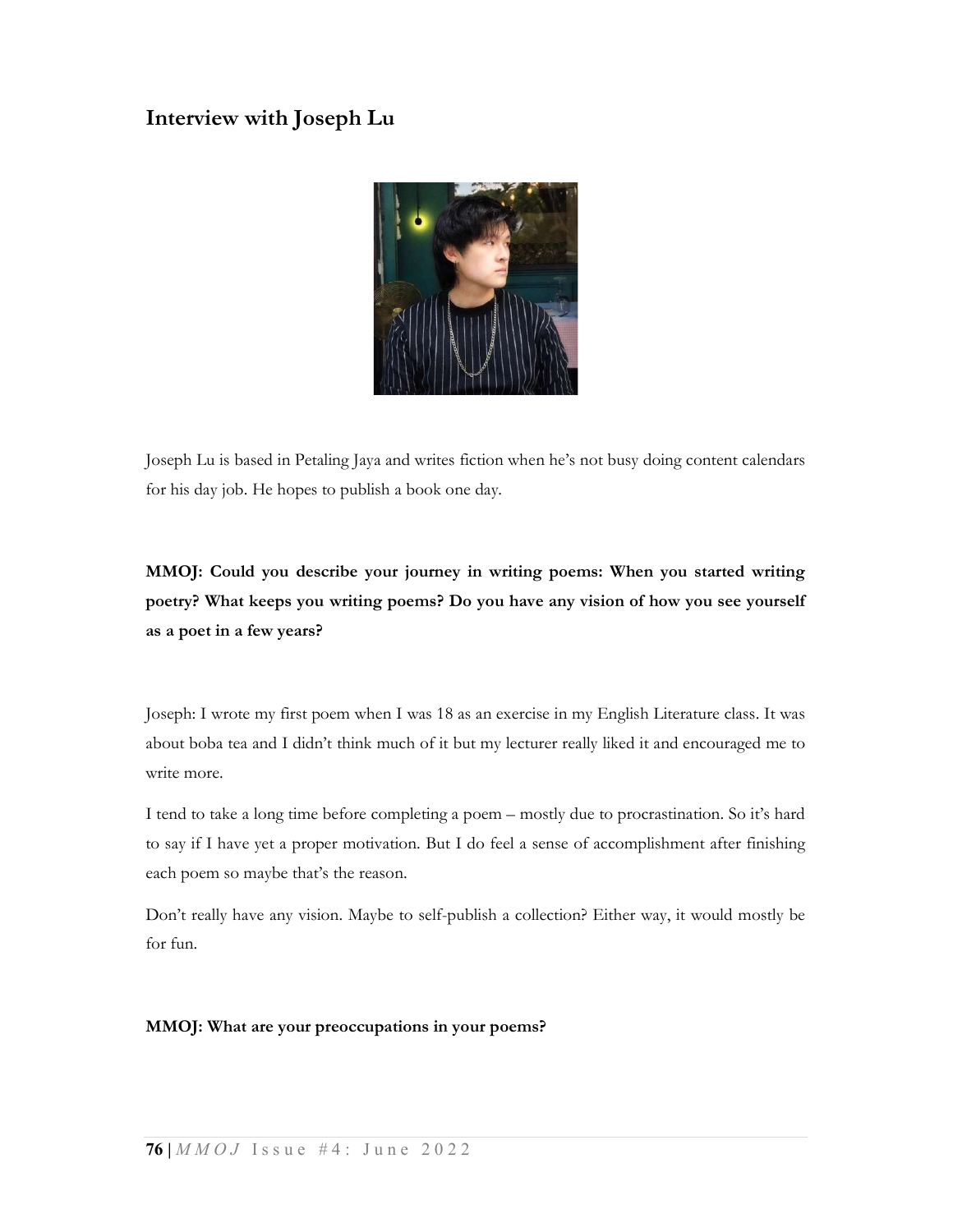Joseph: I think there are a lot of similarities between poetry and photography in the sense that they both document things. Photography documents the physical whereas poetry, cognition.

As for subject matter, I write about whatever was the highlight of my week – regardless of whether the experience was good or bad.

#### MMOJ: Who are your favourite poets and do they have any influence on your writing?

Joseph: I only started reading poetry in college. My English Literature lecturer – Ms. Yap Yoke Lin – introduced me to Wilfred Owen who has been a big influence on me even until today. My only other encounter with verse as a child is song lyrics from punk bands. Those lyrics tend to be abstract and cryptic due to the constraints of melody so unsurprisingly, that's the style I default to when I write.

I do sometimes read blogs and articles on poetry. And if I come across a poet's name more than twice, I'll make the effort to find a copy of their book. So some poets I've grown fond of over the years are Ilya Kaminsky, Franny Choi, Peter Balakian, Layli Long Soldier, with Wanda Coleman being my most recent discovery.

### MMOJ: Do you think about your position as a Malaysian poet writing in English?

Joseph: I'm a bit uncertain about the term 'Malaysian poet'. I do think poets are in a privileged position to talk about the culture and era they live in. But if the readership is adverse or in some cases doesn't exist, it would become a Sisyphean task.

That in mind, I tend to write from personal experience. If I feel I have a unique perspective no poet has, that's what I try to talk about.

MMOJ: Please choose one of your poems from either Malaysian Millennial Voices or Year of the Rat and Other Poems and share your experience in writing the poem.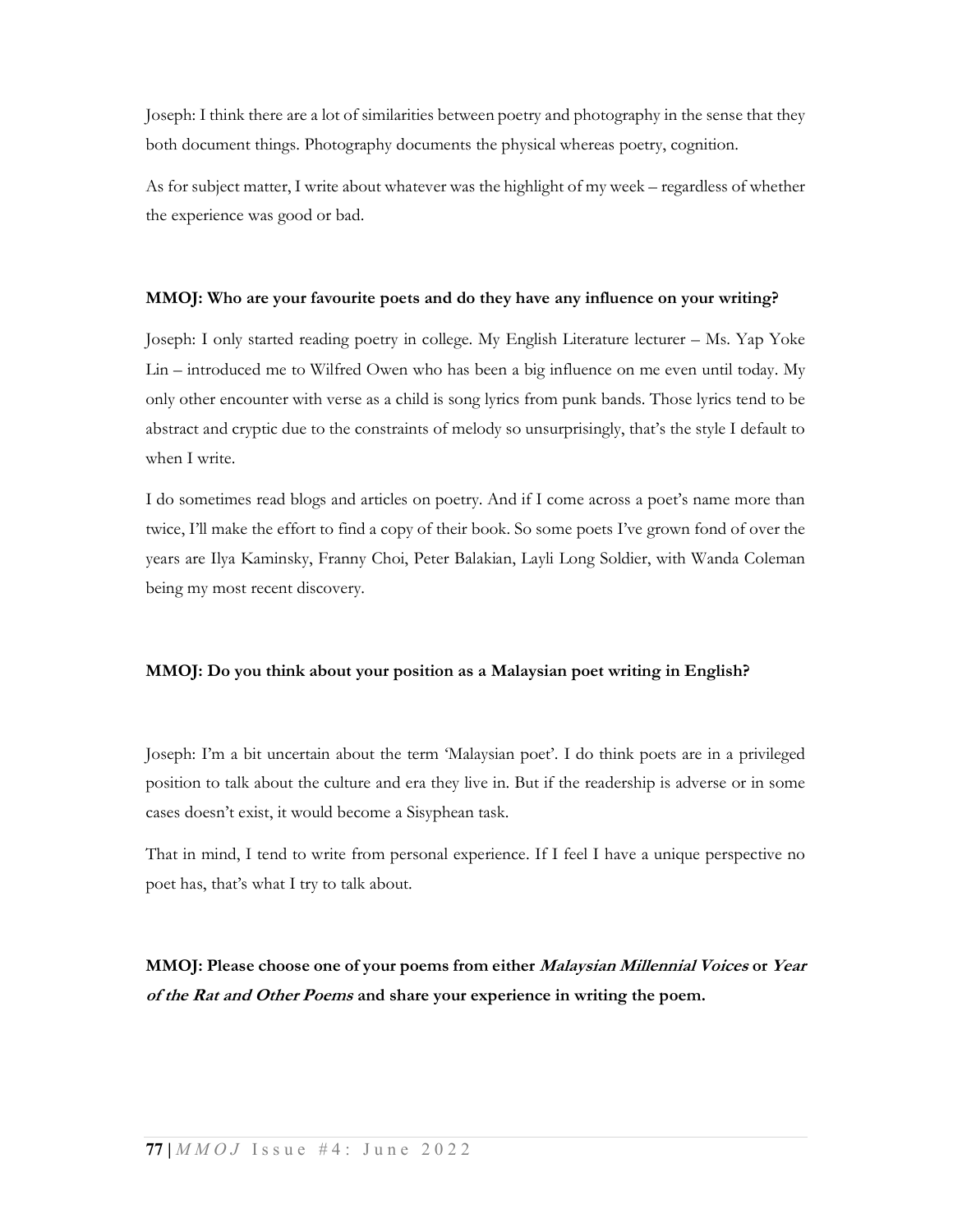Joseph: I guess the poem that needs the most explanation is 'Lost in Translation'. Inspired by aleatoric music, the poem actually started out with the idea of writing with aid from a lorem ipsum generator – a program that generates gibberish in Latin, usually for purposes of website mock-ups.

I would stick pages of this text into Google Translate to get an English reading, saving the lines I really liked. Once I had enough lines to form a stanza, I rearranged the lines until I had some semblance of a narrative.

At this point, I had the idea to talk about language and how one object can be seen from multiple perspectives. So I translated my stanza back and forth between English and Malay. After editing a few words here and there, I had my first stanza in the final poem. I gave the same treatment to the second and third stanzas, using Chinese and Tamil respectively.

All in all, it was an interesting experiment and it was a great way (I think) to force myself into a different mindset.